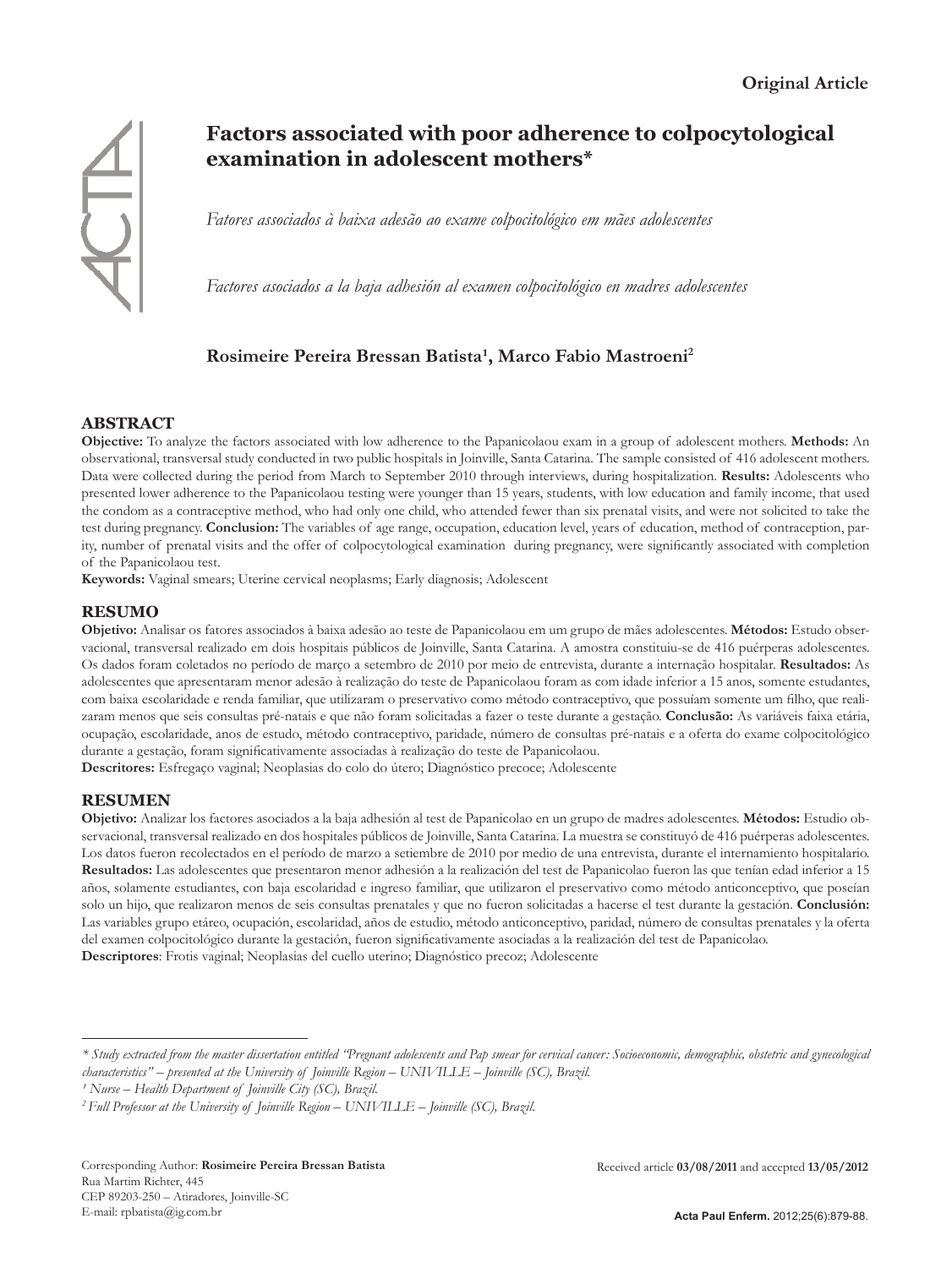#### **INTRODUCTION**

The Cervical Cancer (CC) presents high mortality rate and, even with government programs and campaigns that publicize its prevention, it remains a public health problem in Brazil<sup>(1)</sup>. There are approximately 500.000 new cases/year worldwide, the CC is the second most common type of cancer among women and also responsible for approximately 260.000 deaths per year, with most cases in developing countries (2,3). Despite been introduced in Brazil in the 50s, it is estimated that about 40% of women aged between 25 and 64 have never done a Pap smear, preventive exam for cervical cancer  $(2)$ . According to the National Cancer Institute José Alencar Gomes da Silva (INCA), 17.540 of new cervical cancer cases are estimated in Brazil in 2012-2013, still being the second cause of deaths of neoplasm among women. In Santa Catarina, 380 new cases are estimated for the same period  $(4)$ .

The main risk factor of CC development is infection due to human papillomavirus (HPV). Despite being regarded as a necessary condition, HPV infection itself is not an enough trigger of this neoplasm (4,5). Other factors related to immunity, genetics, sexual behavior (4), heredity, menarche, obesity and prolonged therapy based on hormones (6) seem to influence the mechanisms that determine the behavior of the infection and also the progression to premalignant lesions or cancer (4). Age also affects this process, given that the majority of HPV infections in women aged under 30 spontaneously regress, while above that age, persistence is most common (4). Tobacco smoking increases the risk of CC development and even more when smoking is initiated at an early age  $(6-7)$ .

All women aged between 25 and 64, or those who have already started sexual activity regardless of age, must take the exam plus those who have never submitted themselves to the cytopathologic test  $(4,8)$ . Beforehand tracking of CC allows an increasing number of diagnoses of low-grade lesions, considered as non-harbinger and only typical cytological manifestation of HPV infection. As such lesions are most likely to regress, the beforehand diagnosis also results on a decreasing number of colposcopy, diagnostic and therapeutic procedures (8). Aside non-melanoma skin cancer, the CC has a great potential for prevention and cure when early diagnosed (4). In Brazil, about 80% of CC controls are still performed when a woman seeks health services for obstetric or gynecological reasons (9), the preventive aspect of taking the test to avoid the disease still deserves further exploration. Low education level, low family income, living without a partner, use of oral contraceptives, absence

of gynecological problems, shame or fear regarding the test, difficulty accessing health care and lack of medical advice (10), are highlighted factors associated with non-adherence to Pap smear test in Brazil, among others. In addition to the factors previously mentioned, some authors even describe the sort of language used in CC prevention campaigns as another factor which influences the adhesion of women to prevention campaigns <sup>(1)</sup>. The fact is that women, in most cases, interprets Pap smear as a diagnostic tool rather than incorporate it as a preventive routine <sup>(11)</sup>.

Over the past years, the onset of sexual activity among women has been increasingly earlier, between 13 and 15 years old  $(12-14)$  approximately. However, despite the fact CC prevention campaigns are also being addressed to sexually active teenagers, effective strategies and setting implementation are still a challenge for developing countries (4).

Due to the lack of data regarding adherence to the Pap smear, specifically in young adolescents, this study aimed to analyze the factors associated with poor adhesion of the exam in a group of adolescent mothers.

#### **METHODS**

It is a cross-sectional study performed at Darcy Vargas Maternity (DVM) and Children's Hospital Dr. Jesser Amarante Faria (CHJAF), both public institutions in Joinvillle, SC.

 The subjects of the study were young women aged between 10 and 19 years, these adolescent mothers were included from a convenience sampling, which were attended in DVM and CHJAF from March to September 2010. Exclusion criteria covered the teenagers who: were admitted at risk as in the Intensive Care Unit (ICU) and emergency departments, had some illness that prevented them from participating in the study, had the death of their babies during admission in these institutions; did not reside in Joinville, did not have a legal guardian to allow their participation in the study and refused to participate.

Following the inclusion criteria, 604 adolescent mothers had their children in the investigated institutions over the period of study. From those, 188 were excluded: 147 by not residing in Joinville, 27 were discharged from the hospital on Sunday, 12 due to the fact the newborn or mother had been hospitalized atrisk and two due to their refusal to participate. Thus, 416 mothers comprised the subjects study effectively.

A questionnaire was used as an instrument for data collection addressing information such as: socioeconomic and demographic information, obstetric and gynecological information, tobacco smoking and Pap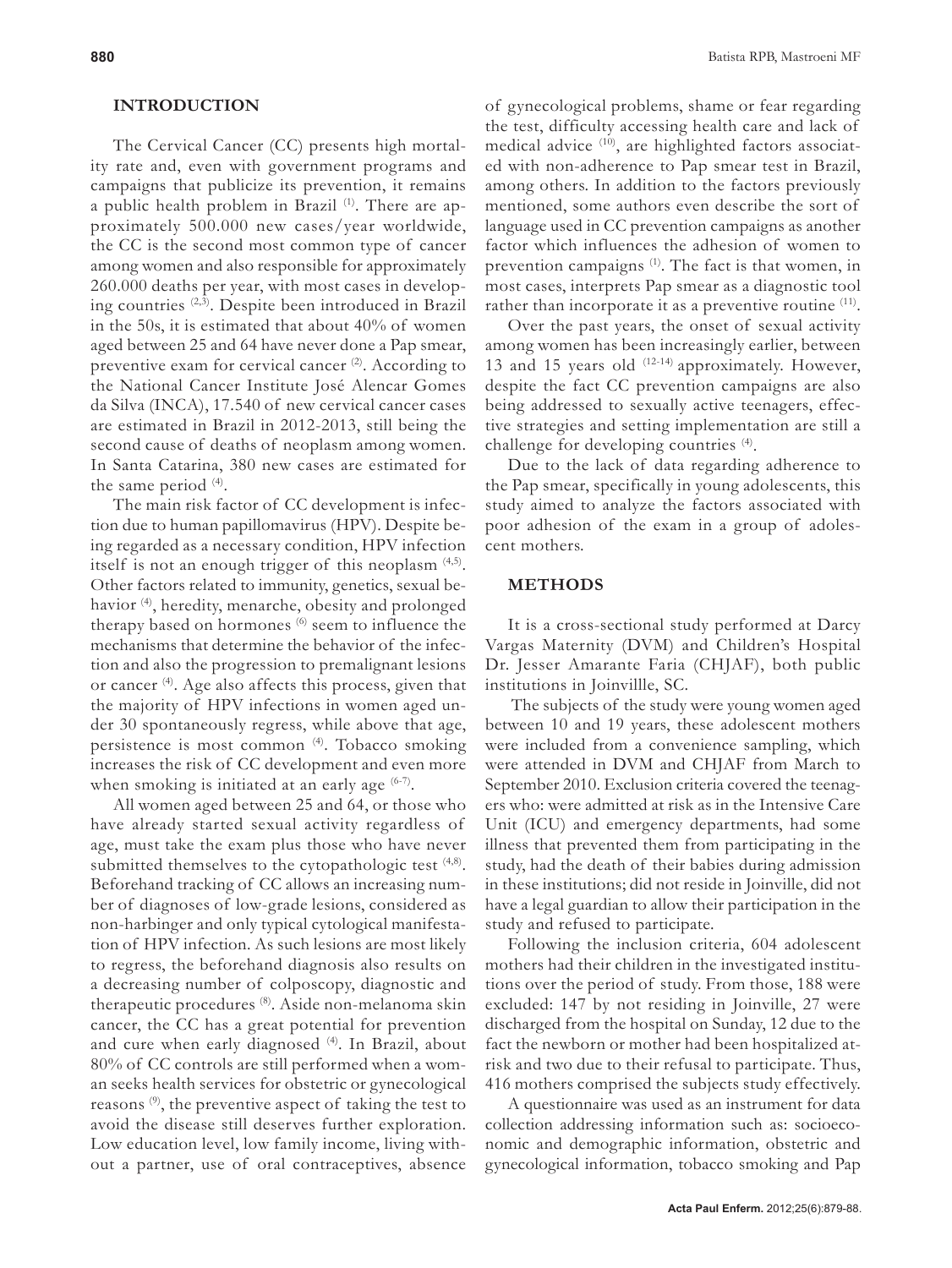Data collection was performed over postpartum period according to available time that day, once with the adolescent. All of them were informed about the objectives of the study and the right to refuse to participate. The volunteers who agreed to participate signed a Consent form (CF), when emancipated or over 18 years. For those under 18, the CF was signed by their parents or legal guardians. For the survey, a structured questionnaire was used on issues involving socioeconomic, demographic information as well as obstetric and gynecological data about the mother and the newborn, when appropriate. The teenager was also questioned about their knowledge on Pap smear. All data were collected by the researcher only.

The development of the study met with the requirements of the National Health Council / Ministry of Health – Resolution 196/96, which regulates researches involving human beings. The project was approved by the Ethics Committee of the Regional Hospital Hans Dieter Schmidt under case No. 003/10.

Data were analyzed with the Statistical Package for Social Science (SPSS) software version 16.0. In order to investigate the association between the dichotomous variable "Pap smear adherence" (yes and no) and predictor variables, we used Chi-Square test. In order to compare two means, the "t" test for independent samples and normal distribution was used. In case of non-normal distribution, Mann-Whitney test was used. Normality was checked using the Kolmogorov-Smirnov test. The bivariate and multivariate analyzes were performed by unconditional logistic regression. In multivariate analysis, we used the *Enter* method attached with the theoretical model and respecting the hierarchical levels, the objective was to observe the effects of variables adjusted to each other within each block. Sociodemographic variables were considered on a first level block and the inclusion of other variables occurred in the second block. To avoid excluding possible confusing factors, variables with  $p < 0.20$  of any levels were retained in the model until the end, even when its significance with the introduction of other variables with lower hierarchical level was lost. Unadjusted and adjusted cross-product odds ratio (OR) were estimated and its respective 95% confidence intervals for the variables which remained in the model. In all analyzes, they were considered significant when  $p < 0.05$ .

#### **RESULTS**

The study included 416 adolescent mothers with a mean age of 17.46 years (SD = 1.386), with 13 to 19 years as minimum and maximum age. The mean age of onset of sexual activity was 14.92 years (SD = 1.429). Regarding socioeconomic and demographic characteristics, 57.7% belonged to the age group equal or greater than 18 years, 76.2% were married or had a stable union, 65.8% were neither studying nor working, 30.2% had not completed primary education, 16.8% smoke, and on average, adolescents had studied 9.19 years (SD = 1.862) (Table 1). When comparing the group of adolescents who did not adhere to Pap smear test with those who did (Table 1), it can be observed that the percentage of adolescents aged  $\leq 15$  years (81.8%) and only students (58.9%) who did not take smear test was significantly higher, compared to those in the age group between 15 to 18 years (60.0%) plus  $\geq$  18 years (40.4%) and housewives/non-students (50.4%) or work (34.8%). Regarding education, a significant rise and increase was observed upon the frequency on adhering to the exam with increasing level of education. Mean years of education (9.54 vs 9.19 years) and age (17.77 vs 17.46 years) were also significantly higher for the adolescents group who reported having accomplished Pap smear. Nine teenagers could not answer the family income.

Gynecologic and obstetric features of adolescents according to Pap smear adherence can be observed in Table 2. Adolescents who reported non-adherence to exam and used condoms as contraceptive method were significantly more frequent when related to adolescents in other categories. About those who reported not using any kind of contraceptive method, the most frequent were those who did the test (57.4%). Continuing with the data presented in Table 2, there was a greater frequency of mothers who did not take the test in the group that had an only child (52.3%). Regarding the number of antenatal appointments, adolescents with less frequency in the exam were those who made fewer antenatal appointments. There were no statistical differences between the proportions of students from other variables shown in Table 2. Two adolescents did not know how to answer the age of menarche and the beginning of their sexual activity, four refused to answer the number of sexual partners they have had in the past three years, 136 did not use any contraceptive method, and four did not do an antenatal.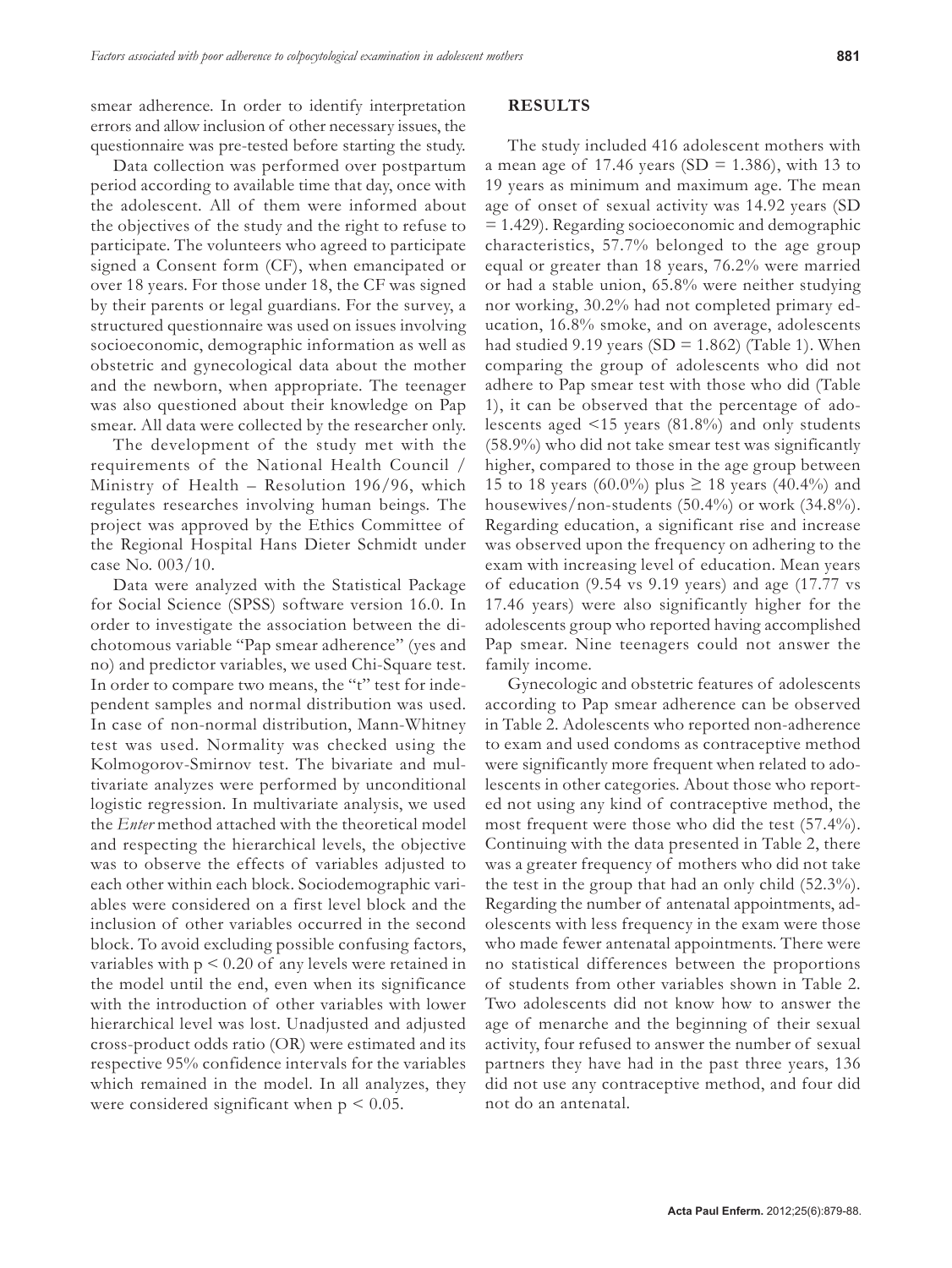| Table 1 - Socioeconomic and demographic characteristics of adolescent mothers, according to the Pap smear adherence. Join- |  |  |  |
|----------------------------------------------------------------------------------------------------------------------------|--|--|--|
| ville-SC, 2010. $n = 416$ .                                                                                                |  |  |  |

|                                  | Pap Smear adherence |               |                |                | Total       |               |             |
|----------------------------------|---------------------|---------------|----------------|----------------|-------------|---------------|-------------|
| Characteristics                  | Yes ( $n = 211$ )   |               |                | No $(n = 205)$ |             | $(n = 416)$   |             |
|                                  | $\mathbf n$         | $\frac{0}{0}$ | $\mathbf n$    | $\frac{0}{0}$  | $\mathbf n$ | $(^{0}/_{0})$ |             |
| Age group (years)                |                     |               |                |                |             |               | $< 0.001*$  |
| $\leq 15$                        | $\overline{2}$      | 18.2          | $\overline{9}$ | $81.8\,$       | 11          | 2.6           |             |
| 15 to 18                         | 66                  | 40.0          | 99             | 60.0           | 165         | 39.7          |             |
| $\geq 18$                        | 143                 | 59.6          | 97             | 40.4           | 240         | 57.7          |             |
| Marital status                   |                     |               |                |                |             |               | $0.059*$    |
| Married/stable union             | 169                 | 53.3          | 148            | 46.7           | 317         | 76.2          |             |
| Other                            | 42                  | 42.4          | 57             | 57.6           | 99          | 23.8          |             |
| Occupation                       |                     |               |                |                |             |               | $0.013*$    |
| Housewives/Non-students          | 136                 | 49.6          | 138            | 50.4           | 274         | 65.9          |             |
| Students                         | $30\,$              | 41.1          | 43             | 58.9           | 73          | 17.5          |             |
| Other                            | 45                  | 65.2          | 24             | 34.8           | 69          | 16.6          |             |
| Education                        |                     |               |                |                |             |               | $0.008*$    |
| ES Incomplete                    | 49                  | 38.9          | 77             | 61.1           | 126         | 30.3          |             |
| ES Complete                      | 43                  | 50.6          | 42             | 49.4           | 85          | 20.4          |             |
| HS Incomplete                    | 72                  | 56.2          | 56             | 43.8           | 128         | 30.8          |             |
| HS Complete and Higher education | 47                  | 61.0          | $30\,$         | 39.0           | 77          | 18.5          |             |
| Monthly family income (MW)***    |                     |               |                |                |             |               | $0.609*$    |
| $1 - 2$                          | 85                  | 53.5          | 74             | 46.5           | 159         | 39.1          |             |
| $3-5$                            | 92                  | 48.2          | 99             | 51.8           | 191         | 46.9          |             |
| $\geq 6$                         | 29                  | 50.9          | $28\,$         | 49.1           | 57          | 14.0          |             |
| Smoking                          |                     |               |                |                |             |               | $0.897*$    |
| $\operatorname{Yes}$             | $36\,$              | 51.4          | $34\,$         | 48.6           | $70\,$      | $16.8\,$      |             |
| $\rm No$                         | 175                 | $50.6\,$      | $171\,$        | 49.4           | 346         | 83.2          |             |
|                                  | ${\bf Mean}$        | ${\bf SD}$    | ${\bf Mean}$   | ${\bf SD}$     | Mean        | ${\bf SD}$    |             |
| Years of education               | 9.54                | 1.730         | 8.83           | 1.929          | 9.19        | 1.862         | $< 0.001**$ |
| Age (years)                      | 17.77               | 1.226         | 17.14          | 1.470          | 17.46       | 1.386         | $< 0.001**$ |

ES: Elementary School; HS: High School; MW: Minimum wage (R\$ 510.00). \*: *p-*value obtained by Chi-square test; \*\*: *p-*value obtained by "t" test; \*\*\*:  $n = 407$ .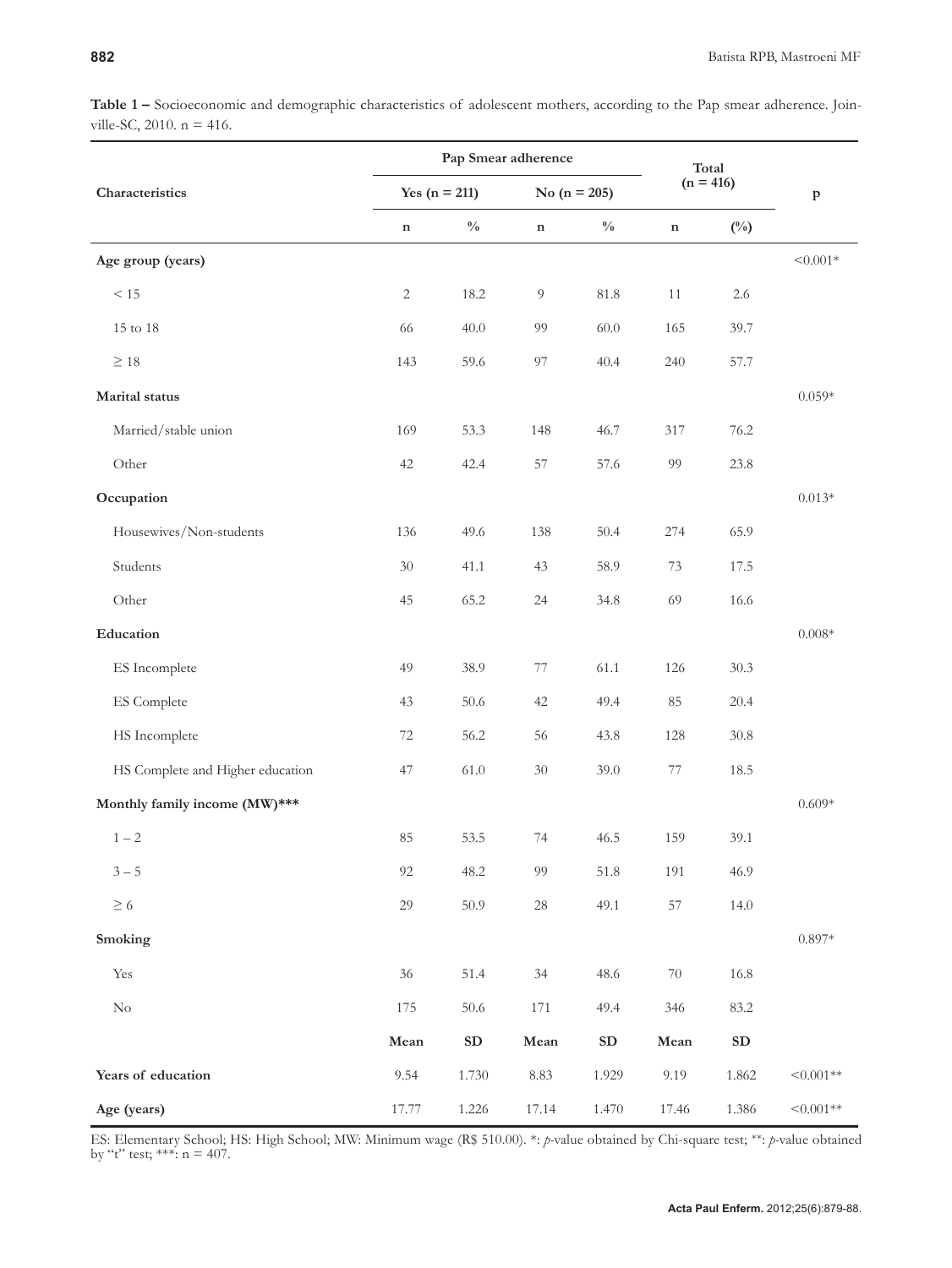**Table 2 –** Gynecologic and obstetric characteristics of adolescent mothers according to the Pap smear adherence. Joinville-SC, 2010.  $n = 416$ .

|                                                          | Pap Smear adherence |               |                        |               |             |              |              |
|----------------------------------------------------------|---------------------|---------------|------------------------|---------------|-------------|--------------|--------------|
| Characteristics                                          | Yes                 |               | $\mathbf{N}\mathbf{o}$ |               | Total       |              | $\, {\bf p}$ |
|                                                          | $\mathbf n$         | $\frac{0}{0}$ | $\mathbf n$            | $\frac{0}{0}$ | $\mathbf n$ | $(^{0}_{0})$ |              |
| Menarche age (n=414)                                     |                     |               |                        |               |             |              | $0.129*$     |
| $\leq 12$                                                | 69                  | 57.5          | 51                     | 42.5          | $120\,$     | 100          |              |
| 12 to 13                                                 | 112                 | 49.6          | 114                    | 50.4          | 226         | 100          |              |
| $\geq 14$                                                | 29                  | 42.6          | 39                     | 57.4          | 68          | $100\,$      |              |
| Onset age of sexual activity (n=414)                     |                     |               |                        |               |             |              | $0.124*$     |
| $\leq 15$                                                | 77                  | 50.3          | 76                     | 49.7          | 153         | 100          |              |
| $15$ to $16\,$                                           | 114                 | 54.0          | 97                     | 46.0          | 211         | 100          |              |
| $\geq 17$                                                | 19                  | 38.0          | 31                     | 62.0          | $50\,$      | $100\,$      |              |
| Number of sexual partners over the last 3 years (n=412)  |                     |               |                        |               |             |              | $0.852*$     |
| $1\,$                                                    | 115                 | 49.8          | 116                    | 50.2          | 231         | 100          |              |
| $2$ to $3\,$                                             | $76\,$              | 52.4          | 69                     | 47.6          | 145         | 100          |              |
| $\geq 4$                                                 | 19                  | 52.8          | 17                     | 47.2          | 36          | $100\,$      |              |
| Contraceptive method (n=416)                             |                     |               |                        |               |             |              | $0.001*$     |
| Condom                                                   | $38\,$              | 40.4          | 56                     | 59.6          | 94          | 100          |              |
| Contraceptive pill                                       | 107                 | 61.5          | 67                     | 38.5          | 174         | 100          |              |
| Other                                                    | $\,8\,$             | 66.7          | $\overline{4}$         | 33.3          | 12          | 100          |              |
| Do not use                                               | $58\,$              | 42.6          | 78                     | 57.4          | 136         | $100\,$      |              |
| Age when first child was bore $(n=416)$                  |                     |               |                        |               |             |              | $0.150*$     |
| < 15                                                     | 7                   | $31.8\,$      | 15                     | 68.2          | $22\,$      | 100          |              |
| $15$ to $16\,$                                           | 59                  | 49.2          | 61                     | 50.8          | 120         | 100          |              |
| $\geq 17$                                                | 145                 | 52.9          | 129                    | 47.1          | 274         | 100          |              |
| Parity (n=416)                                           |                     |               |                        |               |             |              | $0.007*$     |
| 1                                                        | 164                 | 47.7          | $180\,$                | 52.3          | 344         | 100          |              |
| $\geq 2$                                                 | $47\,$              | 65.3          | $25\,$                 | 34.7          | 72          | $100\,$      |              |
| Antenatal appointments (n=416)                           |                     |               |                        |               |             |              | $0.021*$     |
| $\leq 6$                                                 | 55                  | 42.3          | $75\,$                 | 57.7          | 130         | 100          |              |
| $\geq 6$                                                 | 156                 | 54.5          | 130                    | 45.5          | 286         | $100\,$      |              |
| Type of service in which antenatal was conducted (n=412) |                     |               |                        |               |             |              | $0.119*$     |
| Public                                                   | 197                 | 50.1          | 196                    | 49.9          | 393         | 100          |              |
| Private                                                  | $13\,$              | 68.4          | $\sqrt{6}$             | $31.6\,$      | 19          | $100\,$      |              |
| Smoking during pregnancy (n=416)                         |                     |               |                        |               |             |              | $0.095*$     |
| Yes                                                      | $22\,$              | 44.9          | $27\,$                 | 55.1          | 49          | 100          |              |
| $\rm No$                                                 | $14\,$              | 66.7          | $\overline{7}$         | 33.3          | 21          | $100\,$      |              |

\*: p-value obtained by Chi-square test.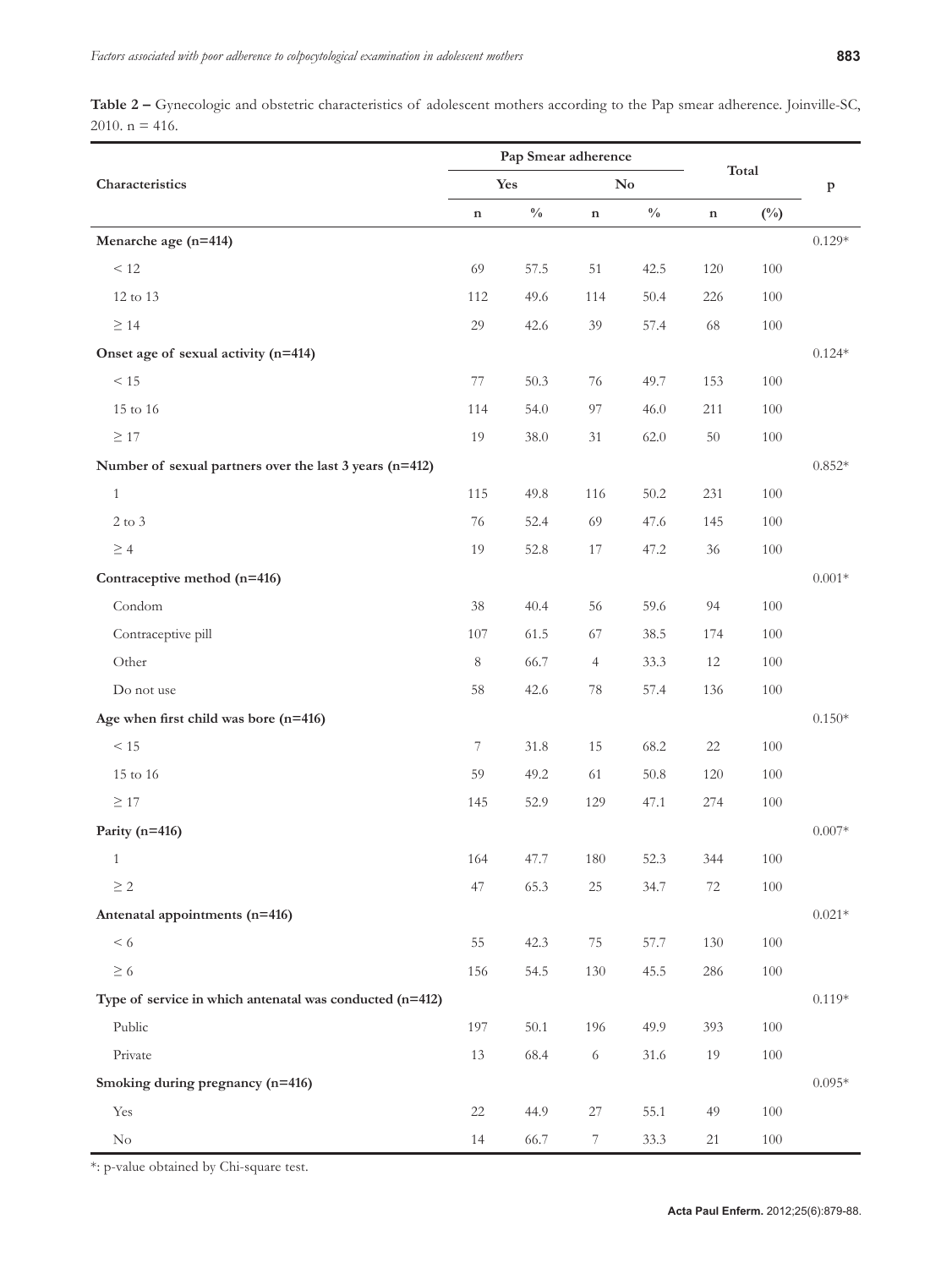Table 3 shows data information related to Pap smear. It is observed that those to whom the test was not offered during pregnancy (75.5%) were the least that adhered to Pap smear related to those to whom the test was offered (34.9%). However, there were no statistical differences between the proportions of adolescents who reported been informed about the exam. Thirty-one adolescents did not take Pap smear and four the antenatal care.

|  | Table $3$ – Information about Pap smear in adolescent mothers, according to their adherence. Joinville-SC, 2010. $n = 416$ |  |
|--|----------------------------------------------------------------------------------------------------------------------------|--|
|  |                                                                                                                            |  |

|                                                                                   | Test adherence |               |                        |               |             |              |              |
|-----------------------------------------------------------------------------------|----------------|---------------|------------------------|---------------|-------------|--------------|--------------|
| Characteristics                                                                   | Yes            |               | $\mathbf{N}\mathbf{o}$ |               | Total       |              | $\, {\bf p}$ |
|                                                                                   | $\mathbf n$    | $\frac{0}{0}$ | $\mathbf n$            | $\frac{0}{0}$ | $\mathbf n$ | $(^{0}_{0})$ |              |
| From those who received information about the test, who told<br>them? $(n = 385)$ |                |               |                        |               |             |              | $0.186*$     |
| Mother or relatives                                                               | 79             | 53.4          | 69                     | 46.6          | 148         | 100.0        |              |
| School                                                                            | 5              | 45.5          | 6                      | 54.5          | 11          | 100.0        |              |
| Health professional                                                               | 121            | 58.2          | 87                     | 41.8          | 208         | 100.0        |              |
| Other                                                                             | 6              | 33.3          | $12\,$                 | 66.7          | 18          | 100.0        |              |
| Was the test offered during pregnancy? $(n = 416)$                                |                |               |                        |               |             |              | $< 0.001*$   |
| Yes                                                                               | 175            | 65.1          | 94                     | 34.9          | 269         | 100.0        |              |
| N <sub>o</sub>                                                                    | 36             | 24.5          | 111                    | 75.5          | 147         | 100.0        |              |
| Type of service which the test was offered $(n = 412)$                            |                |               |                        |               |             |              | $0.021*$     |
| Public                                                                            | 260            | 66.2          | 133                    | 33.8          | 393         | 100.0        |              |
| Private                                                                           | 8              | 42.1          | 11                     | 57.9          | 19          | 100.0        |              |

\*: Chi-square test.

Also related to exam information, from 205 adolescents who reported non-adherence to the exam, 174 (84.5%) revealed that they had received some information about it. The reasons revealed by adolescents for non-adherence of Pap smear were fear (33.6%), followed by the fact that they were careless regarding the procedure (22.9%), by being during pregnancy (17.6%), shame  $(17.1\%)$ , and other reasons  $(8.8\%)$ .

Table 4 presents the unadjusted and adjusted analysis results of predictor variables associated with the outcome "Pap smear adherence". Three demographic variables were included in the first block analysis, according to statistical criteria previously established and other variables in the second block. After first block analysis, even though a significant association ( $p = 0.059$ ) was not presented, the marital status variable was kept in the model. Second level variables from theoretical model were then assessed, corresponding to gynecological and obstetric variables. Among the predictor variables included in the

model, the following showed significant effect on Pap smear adherence: age 15-18 years (OR = 2.61,  $p$  < 0.001) and <15 years (OR = 5.50,  $p$  < 0.001), school years (OR = 2.04,  $p = 0.019$ ), onset of sexual activity for the age group 15 to 16 years (OR = 0.44,  $p =$ 0.021) and <15 years (OR = 0.32,  $p = 0.021$ ), type of service in which antenatal care was conducted (OR  $= 0.28$ , p  $\leq 0.026$ ) and if the test was offered during pregnancy ( $OR = 5.33$ ,  $p \le 0.001$ ). The onset age of sexual activity and type of service where the test was performed have shown to be protective factors for test adherence, even after adjustment. In terms of age, it can be noticed that, although the risk has been mitigated to the range <15 years after adjusted analysis, there is a gradual increase risk with decreasing age. Regarding the number of antenatal appointments, even though it was shown no significant effect on Pap smear adherence after adjustment, such variable is revealed as a risk factor for non-adherence to the test (OR = 1.37;  $p = 0.198$ ).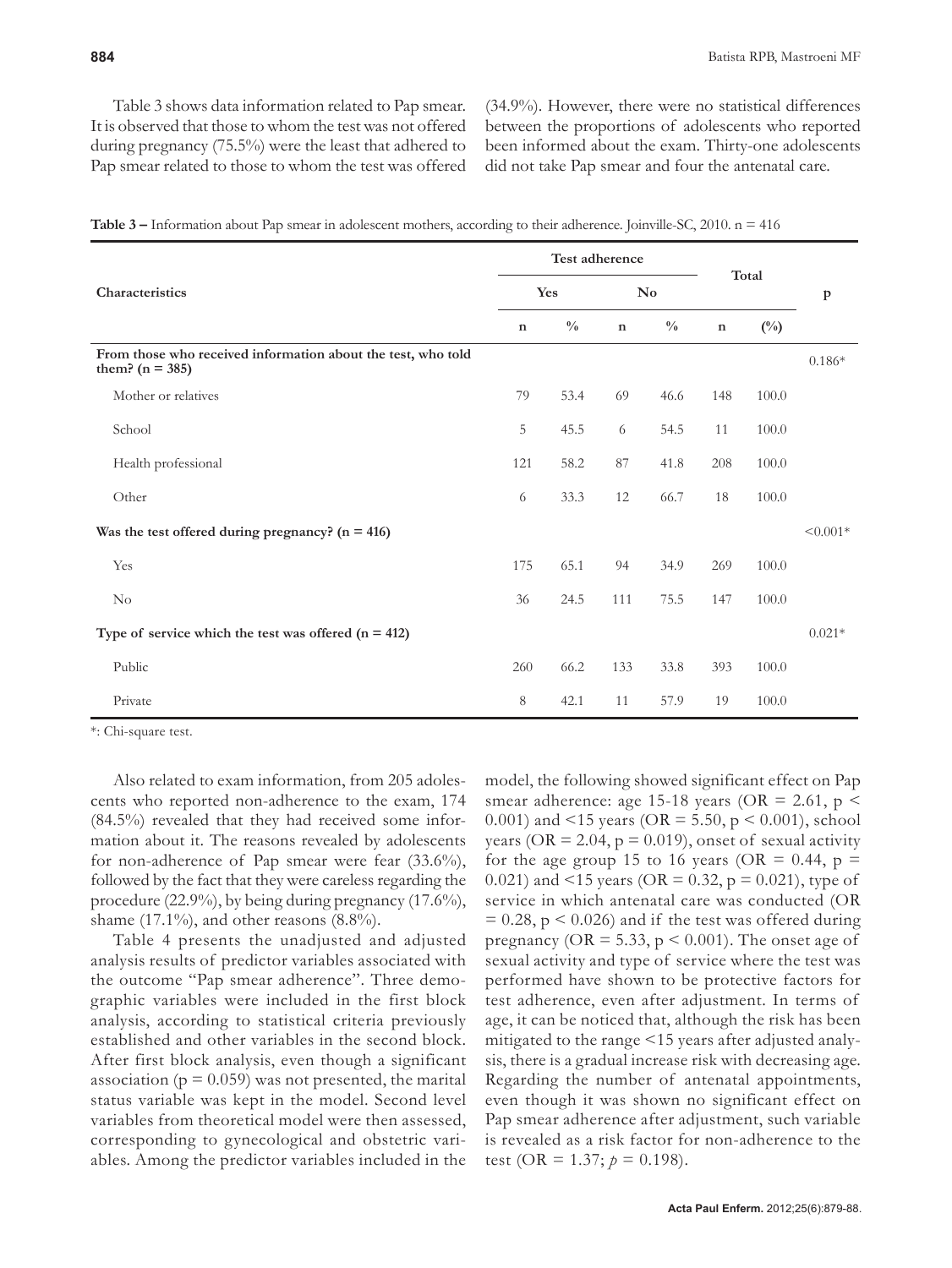**Table 4 –** Logistic regression results having as outcome non-adherence to the test in adolescent mothers. Joinville-SC, 2010. n = 416.

|                                        | Univariate analysis |                          |              | Multivariate analysis |                          |              |  |
|----------------------------------------|---------------------|--------------------------|--------------|-----------------------|--------------------------|--------------|--|
| Variable                               | <b>OR</b>           | CI95%                    | $\, {\bf p}$ | <b>OR</b>             | CI95%                    | $\mathbf{p}$ |  |
| Age group (years)                      |                     |                          | < 0.001      |                       |                          | < 0.001      |  |
| $\geq 18$                              | 1.00                | $\sim$                   |              | 1.00                  | $\sim$ $-$               |              |  |
| 15 to 18                               | 2.21                | $1.476 - 3.313$          |              | 2.61                  | $1.599 - 4.273$          |              |  |
| $\leq 15$                              | 6.63                | $1.403 - 31.372$         |              | 5.50                  | $0.848 - 35.733$         |              |  |
| Marital status                         |                     |                          | 0.059        |                       |                          | 0.764        |  |
| Married/stable union                   | 1.00                | $\overline{\phantom{a}}$ |              | 1.00                  | $\overline{\phantom{a}}$ |              |  |
| Other                                  | 1.55                | $0.983 - 2.444$          |              | 1.08                  | $0.631 - 1.872$          |              |  |
| School years                           |                     |                          | < 0.001      |                       |                          | 0.019        |  |
| $\geq 8$                               | 1.00                | $\overline{\phantom{a}}$ |              | 1.00                  | $\overline{\phantom{a}}$ |              |  |
| < 8                                    | 2.46                | $1.459 - 4.161$          |              | 2.04                  | $1.123 - 3.720$          |              |  |
| Onset age of sexual activity (years)   |                     |                          | 0.129        |                       |                          | 0.021        |  |
| $\geq$ 17                              | 1.00                | $\overline{\phantom{a}}$ |              | 1.00                  | $\overline{\phantom{a}}$ |              |  |
| $15$ to $16\,$                         | 0.52                | $0.277 - 0.981$          |              | 0.44                  | $0.219 - 0.920$          |              |  |
| < 15                                   | 0.60                | $0.315 - 1.162$          |              | 0.32                  | $0.148 - 0.717$          |              |  |
| Contraceptive method                   |                     |                          | 0.024        |                       |                          | 0.179        |  |
| Condom                                 | $1.00\,$            | $\overline{\phantom{a}}$ |              | 1.00                  | $\overline{\phantom{a}}$ |              |  |
| Other                                  | 0.58                | $0.367 - 0.932$          |              | 0.69                  | $0.404 - 1.185$          |              |  |
| Antenatal appointments                 |                     |                          | 0.021        |                       |                          | 0.198        |  |
| $\geq 6$                               | $1.00\,$            | $\overline{\phantom{a}}$ |              | 1.00                  | $\overline{\phantom{a}}$ |              |  |
| < 6                                    | 1.63                | $1.077 - 2.487$          |              | 1.37                  | $0.846 - 2.240$          |              |  |
| Type of service                        |                     |                          | 0.127        |                       |                          | 0.026        |  |
| Public                                 | 1.00                | $\overline{\phantom{a}}$ |              | 1.00                  | $\overline{\phantom{a}}$ |              |  |
| Private                                | 0.46                | $0.173 - 1.245$          |              | 0.28                  | $0.092 - 0.861$          |              |  |
| Was the test offered during pregnancy? |                     |                          | < 0.001      |                       |                          | < 0.001      |  |
| Yes                                    | 1.00                | $\overline{\phantom{a}}$ |              | 1.00                  | $\overline{\phantom{a}}$ |              |  |
| $\rm No$                               | 5.74                | $3.654 - 9.019$          |              | 5.33                  | $3.245 - 8.758$          |              |  |

# **DISCUSSION**

Although it has been considered a simple, low cost and effective prevention technology for cervical cancer and its precursor lesions, many women still fail to adhere to Pap smear in Brazil. Among the most known factors in the literature, this study also pointed out fear and health neglect as the main causes of adolescent girls for not taking the test. In this study, the fact that most (84.5%) women did not adhere to the test even after receiving some information about it, may indicate flaws on how this information is being passed. Some researchers question whether health professional training covers the new public generated by increasingly early sexual initiation (14). Many myths, prejudices and fantasies involving sexuality are still evidenced. The low access to knowledge about prevention of cervix cancer and sexuality in family scope, especially in low-income adolescents, should be compensated with information in the classroom and health education campaigns, using appropriate techniques and language for this population (14). In a study developed in a hospital in São Paulo – Brazil, the authors point to the lack of definitive and proper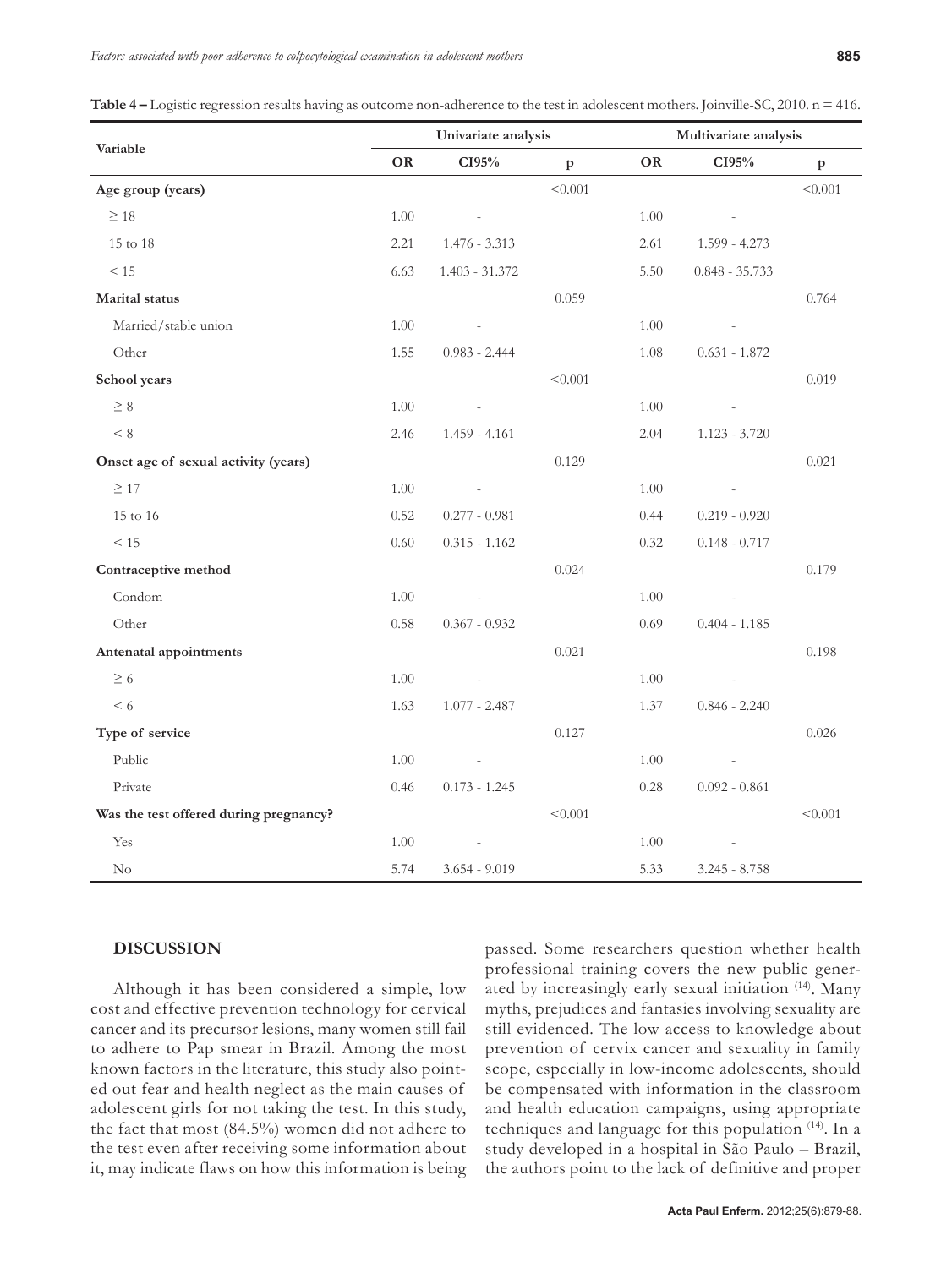housing as another feature that also hinders the call of women to adhere to periodic examinations (15). Such feature is important due to its impairing to bond Women's Health Unit of their neighborhood, worsening professional health care tracking their health status. Other researchers <sup>(16)</sup>, in a population-based study conducted in Campinas – Brazil, also reported difficulty on accessing health services, the nature of the test which involves the exposure of genitalia, emotional unease reasons for some women due to compunction and taboos as other factors associated with the non-adherence to Pap smear  $(16)$ . It can be noticed that the main factors associated with poor adherence to the smear test may be changed basically with education focusing prevention, something still set as background for most population in Brazil. Although women are considered more careful with health, adolescents require greater educational support and a differentiated approach, due to characteristic changes over this age group. Early start taking the test is already being considered in other countries. In the United States, the American Cancer Society has indicated taking the test only after the onset of sexual activity. Afterward, preventive exams started to be recommended from 18 years, and in 2002, recommendation for preventive exams took place for three years after onset of sexual activity, with maximum age of 21 (17). Family Health Strategy, a model of primary health care adopted in Brazil with constantly growth, can be a differential on overcoming the boundaries regarding Pap smear adherence, since it is able to identify and capture women who halt taking the test.

Other results from this study confirm previous findings. Some authors found a lower frequency adherence to the test for women who: used condoms (11,18-19), were afraid (11,19), parity were lower than two  $(11)$ , were singles  $(11,14,18,20)$ , did their antenatal care in the public health system <sup>(11)</sup>, had low family income  $(14,20)$ , had lower schooling  $(11,20)$  and were part of younger age groups  $(11,14,18,20)$ . The number of antenatal appointments is also closely associated with Pap smear adherence. In this study, 57.7% of adolescents who did not adhere to the test reported having fewer than six antenatal appointments, a result that is in agreement with findings from other studies (18). Such result was similar with obtained in this study, when teenagers were asked about the offer of the test during pregnancy. When the test was not offered during this period, 75.5% of adolescents reported non-adherence to the test, reinforcing the fact that during pregnancy, correct orientation of pregnant women is critical to ensure adherence to the necessary tests for the mother and the baby. The regular contact of adolescents with antenatal program

care is important answering questions and providing awareness about the condition of being mother, as well as greater personal maturity. Participation and training of health professionals are essential in this regard. Although it wasn`t highlighted in this study, 58.2% of the adolescents who reported adherence to the test had received this information from health professionals. Professional quality and the way to approach teenager when asked to adhere to the test are hence highlighted. Educational practice actions embedded on all daily attendance focused on female population are pointed out from some authors to lay emphasis on, at the same time disclosing risk factors regarding cervical cancer development and the importance to adhere to Pap smear periodically (21).

This study also points out a higher percentage of adolescents who adhered to the test and reported been working. There are accounts in the literature that women who work have higher proportions of suitable attitudes when facing Pap smear, in other words, there is a necessity for adhering to the test regularly for them (22). Such matters possibly flood this association causing women who work exclusively at home having less autonomy to make decisions regarding their health. Another possibility is that women who work outside their home have greater access to information in contacts with other workers or employers, which can promote preventive health practices<sup>(23)</sup>.

Motherhood in adolescence is considered a public health problem in Brazil and worldwide, since it increases health vulnerability problems to women and children (12). In this study, logistic regression results (Table 4) showed that the chance of a teenager non-adherence to Pap smear increases significantly if they are under 15 years old. This could mean that, the younger these adolescents are, the least are their chances of adherence to the test, showing shortcoming expansion on offering the test for younger age groups <sup>(10)</sup>. This is an important fact since onset sexual activity has occurred at an earlier age among adolescents. But even though Pap smear has not been performed in these adolescents before pregnancy, the correct information and adherence to the test should not be overlooked during pregnancy, when a woman is most receptive to information and goes more frequently to health services <sup>(10,13)</sup>. Such feature is noticed when antenatal and Pap smear offer during pregnancy data are analyzed. In this study, although not significant ( $p = 0.198$ ), there was an increase chance of 37.0% to a teenager non-adherence to Pap smear when their antenatal appointment participation was less than six (Table 4). Relative to Pap smear offer during pregnancy, not offering the test by health professionals increased 5.33 times the chances of a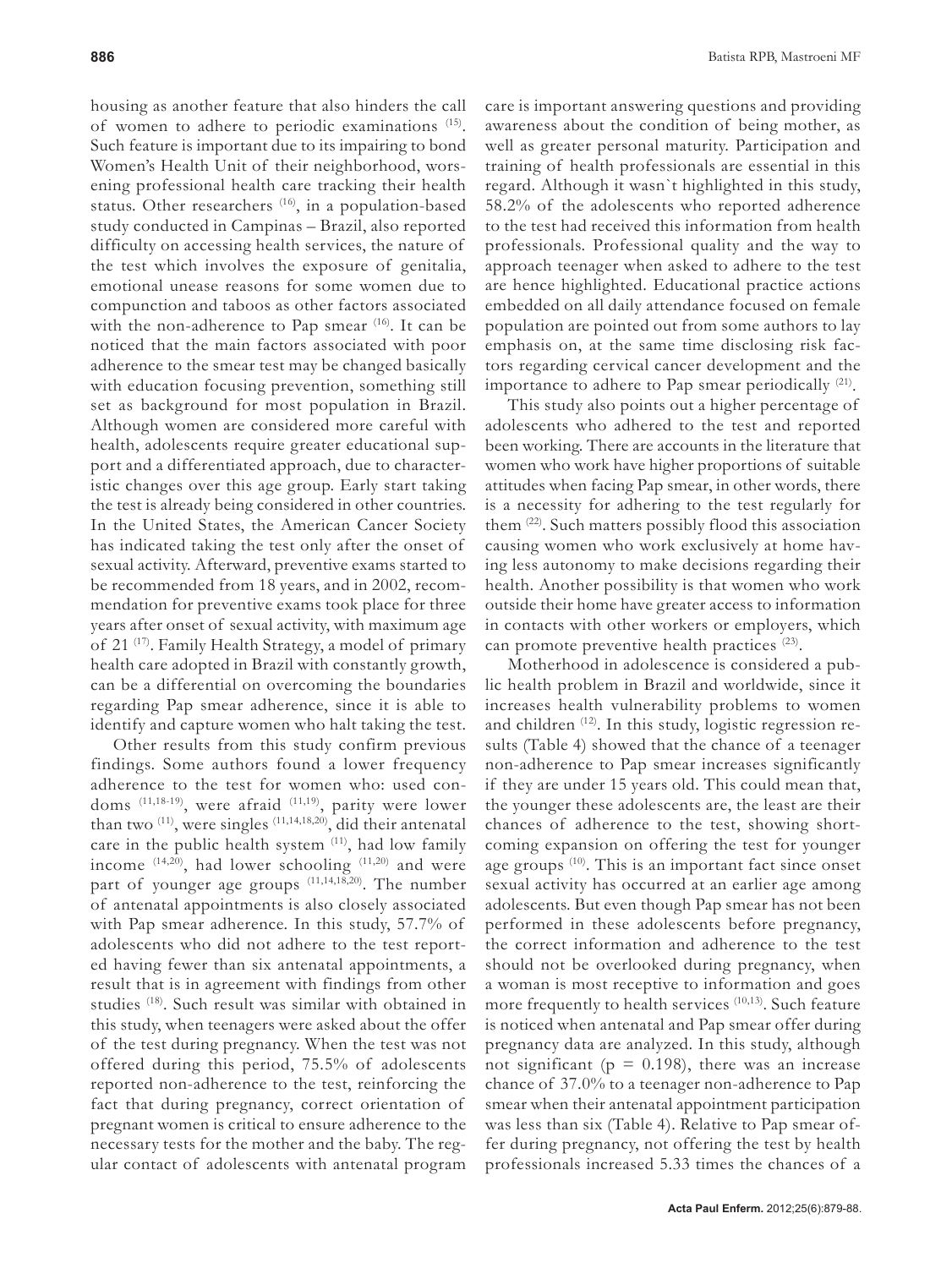teenager non-adherence to it (Table 4), agreeing with what was observed by other authors, who showed an increase adherence to the test besides improving its coverage and CC tracking (10,13-14).

As highlighted by other authors  $(11,20)$ , one limitation of this study arises from the fact that the information about Pap test adherence has been reported by adolescents, unchecked by the researcher in medical records and therefore affected by recall and information bias. Some teenagers may not distinguish properly between the gynecological test and material collection for a Pap smear, and the test may have been requested because of gynecological complaints during appointment with healing but not preventive intent. Even though, some authors have shown that the Pap smear account by adolescent and young adult women is effective and therefore, must be considered (24). Other limiting factors to be considered are sort of study, cross-sectional, which bounds the interpretation of these associations as derived from cause-effect relationships, and convenience sampling, which may not represent the entire study population suitably.

Lastly, the data presented here show that it is necessary to intensify the Pap smear offer for teenagers. It is suggested that further studies may be developed in order to find new strategies of adherence to the test by these adolescents after their onset sexual activity. Another important issue points to education activities about the exam adherence and

#### **REFERENCES**

- 1. Cruz LM, Loureiro RP. [Communication in the Prevention of Cervix Uteri Cancer: the importance of historical cultural influences and of feminine sexuality in the adhesion to campaigns]. Saúde Soc. 2008; 17(2):120-31. Portuguese.
- 2. Brasil. Ministério da Saúde. Instituto Nacional do Câncer. Programa Nacional de Controle ao Câncer de Colo de Útero e de Mama – Viva Mulher [Internet]. 2009 [citado 2011 Jun 2]. Disponível em: http://www.inca.gov.br/conteudo\_view.  $asp$ ?id=140.
- 3. Kamangar F, Dores GM, Anderson WF. Patterns of cancer incidence, mortality, and prevalence across five continents: defining priorities to reduce cancer disparities in different geographic regions of the world. J Clin Oncol. 2006;24(14):2137-50.
- 4. Brasil. Ministério da Saúde. Instituto Nacional de Câncer José Alencar Gomes da Silva. Coordenação Geral de Ações Estratégicas. Coordenação de Prevenção e Vigilância. Estimativa 2012: incidência de câncer no Brasil [Internet]. Rio de Janeiro: INCA; 2011 [citado 2012 Mar 30]. Disponível em: http://www.inca.gov.br/estimativa/2012/ estimativa20122111.pdf
- 5. Sellors JW, Sankaranarayanan R, editors. Colposcopy and treatment of cervical intraepithelial neoplasia: a beginners' manual. Lyon: International Agency for Research on Cancer; 2003.

CC, regardless of age, i.e., information must be delivered to adolescents essentially before their onset of sexual activity.

#### **CONCLUSION**

The outcomes of this study revealed that the variables of age, occupation, education, schooling years, adopted contraceptive method, parity, number of antenatal appointments, type of service where antenatal care was performed and if Pap smear was offered during pregnancy are significantly associated with the test adherence regarding the adolescents investigated. Such outcome emphasizes the importance of adherence to the test on young women due to their early onset sexual activity. Regarding information about the test, the fact that it was offered during pregnancy, especially in women who attended to six or more antenatal appointments, has significantly increased the frequency of adherence. Given the above, it is believed that the use of more effective strategies approaching teenagers attached with health programs should provide greater coverage of Pap smear.

#### **Acknowledgments**

We thank the Research Support Funds of Univille by funding. Process No.2652 by 01/02/2008.

Authors declare having no conflict of interest conducting this research.

- 6. Ebnöter E. Câncer do útero: carcinoma endométrico, carcinoma do corpo do útero [Internet]. Bern: Krebsliga Schweiz; c2010 [citado 2012 Mar 30]. Disponível em:http://assets.getunik1.vm02.interway.ch/downloads/ fs\_gebaermutterkoerperkrebs\_portugiesisch.pdf
- 7. Fonseca-Moutinho JA. Smoking and cervical cancer. ISRN Obstet Gynecol. 2011; 847684.
- 8. Brasil. Ministério da Saúde. Instituto Nacional de Câncer. Coordenação Geral de Ações Estratégicas. Divisão de Apoio à Rede de Atenção Oncológica. Diretrizes brasileiras para o rastreamento do câncer do colo do útero.. Rio de Janeiro: INCA; 2011.
- 9. Brasil. Ministério da Saúde. Instituto Nacional do Câncer. Atlas de mortalidade por câncer no Brasil 1979-1999 [Internet]. Brasília: INCA; 2003 [citado 2011 Jun 2]. Disponível em http://www.inca.gov.br/atlas/docs/ represent\_espac\_UTERO.pdf
- 10. Martins LF, Thuler LC, Valente JG. [Coverage of the Pap smear in Brazil and its determining factors : a systematic literature review]. Rev Bras Ginecol Obstet. 2005; 27(8):485- 92. Portuguese.
- 11. Oliveira CM, Lopes RL. [Uterine-cervical câncer prevention and female participation in the Viva Mulher program]. Rev Baiana Enferm. 2003; 18(1/2):19-28. Portuguese
- 12. Spindola T, Silva LF. [Epidemiologist profile of teenagers